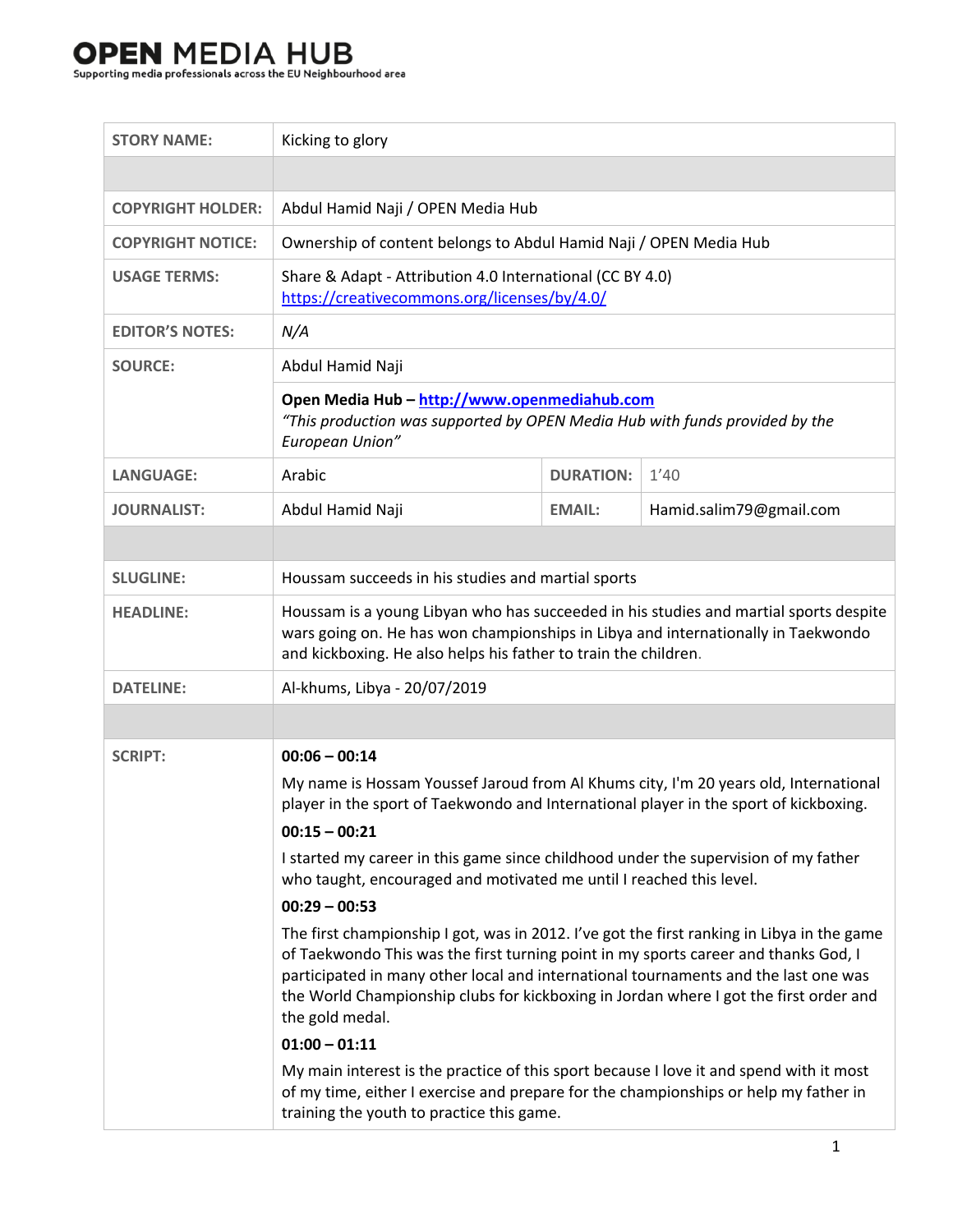T

 $\Box$ 

|                         | $00:13 - 01:29$<br>I make a great effort to organize the time between studies and the practice of<br>taekwondo/ kickboxing. But with the help of my friends in the university, thanks God, I<br>was able to overcome on this problem.<br>$01:31 - 01:40$<br>My goals and ambitions since childhood are to raise the flag of Libya on the podiums<br>locally, or in Arab and international level. |
|-------------------------|--------------------------------------------------------------------------------------------------------------------------------------------------------------------------------------------------------------------------------------------------------------------------------------------------------------------------------------------------------------------------------------------------|
| <b>SHOTLIST:</b>        | Hossam arrives by car in front of the sports hall.<br>Hossam trains at Taekwondo.<br>Excerpts from a Taekwondo fight in Misrata.<br>$\overline{\phantom{a}}$<br>Hossam in training.<br>Hossam teaches children the techniques of Taekwondo.<br>Hossam with his friends, at the university.<br>$\sim$<br>Hossam at training, with his father.<br>$\overline{\phantom{a}}$                         |
|                         |                                                                                                                                                                                                                                                                                                                                                                                                  |
| <b>SCRIPT:</b>          | $00:14 - 00:06$                                                                                                                                                                                                                                                                                                                                                                                  |
| (Original language)     | اسمي حسام يوسف جرود من مدينة الخمس عمري 20 عام لاعب دولي في رياضة التكوا ندو لاعب دولي في<br>رياضة الكيك بوكسنج .<br>$00:21 - 00:15$                                                                                                                                                                                                                                                             |
|                         | ٍ بدأت مشواري في هذه اللعبة منذ الطفولة علي يدين والدي وهو الذي علمني و شجعني وحفزني حتى وصلت لهذا<br>المستوى .                                                                                                                                                                                                                                                                                  |
|                         | $00:53 - 00:29$<br>  اول بطولة تحصلت عليها في عام 2012 وتحصلت على الترتيب الاول على مستوى ليبيا في لعبة التكوا ندو<br>وكانت هذه اول بطولة في مشواري الرياضي والحمد لله ، وبعدها شاركت في العديد من البطولات الاخرى محلية<br>و دولية وكانت اخر بطولة لي هي بطولة العالم للأندية للكيك بوكسنج في الاردن وتحصلت على الترتيب الاول<br>ميدالية ذهبية .<br>$01:11 - 01:00$                             |
|                         | اكثر اهتماماتي منصب على ممارسة هذه الرياضة لأنبى احبها واغلب اوقاتبي يا اما نتمرن ونستعد للبطولات او<br>  مساعدة والدي في تدريب الناشئين في هذه اللعبة .<br>$01:29 - 00:13$                                                                                                                                                                                                                      |
|                         | جهد كبير نبذل فيه لتنظيم الوقت ما بين الدراسة و ممارسة رياضة التكوا ندو و الكيك بوكسنج والفو فيناب ولكن<br>بمساعدة أصدقائي بالكلية الحمد لله استطعت الغلب على هذه المشكلة .                                                                                                                                                                                                                      |
|                         | $01:40 - 01:31$<br>اهدافي و طموحاتي من لما انا صغير هو رفع علم ليبيا علم بلادي على منصات النتويج محليا وعربيا و دوليا .                                                                                                                                                                                                                                                                          |
|                         |                                                                                                                                                                                                                                                                                                                                                                                                  |
|                         |                                                                                                                                                                                                                                                                                                                                                                                                  |
| <b>CAMERA OPERATOR:</b> | Abdul Hamid Naji.                                                                                                                                                                                                                                                                                                                                                                                |
| <b>VIDEO EDITOR:</b>    | Abdul Hamid Naji.                                                                                                                                                                                                                                                                                                                                                                                |